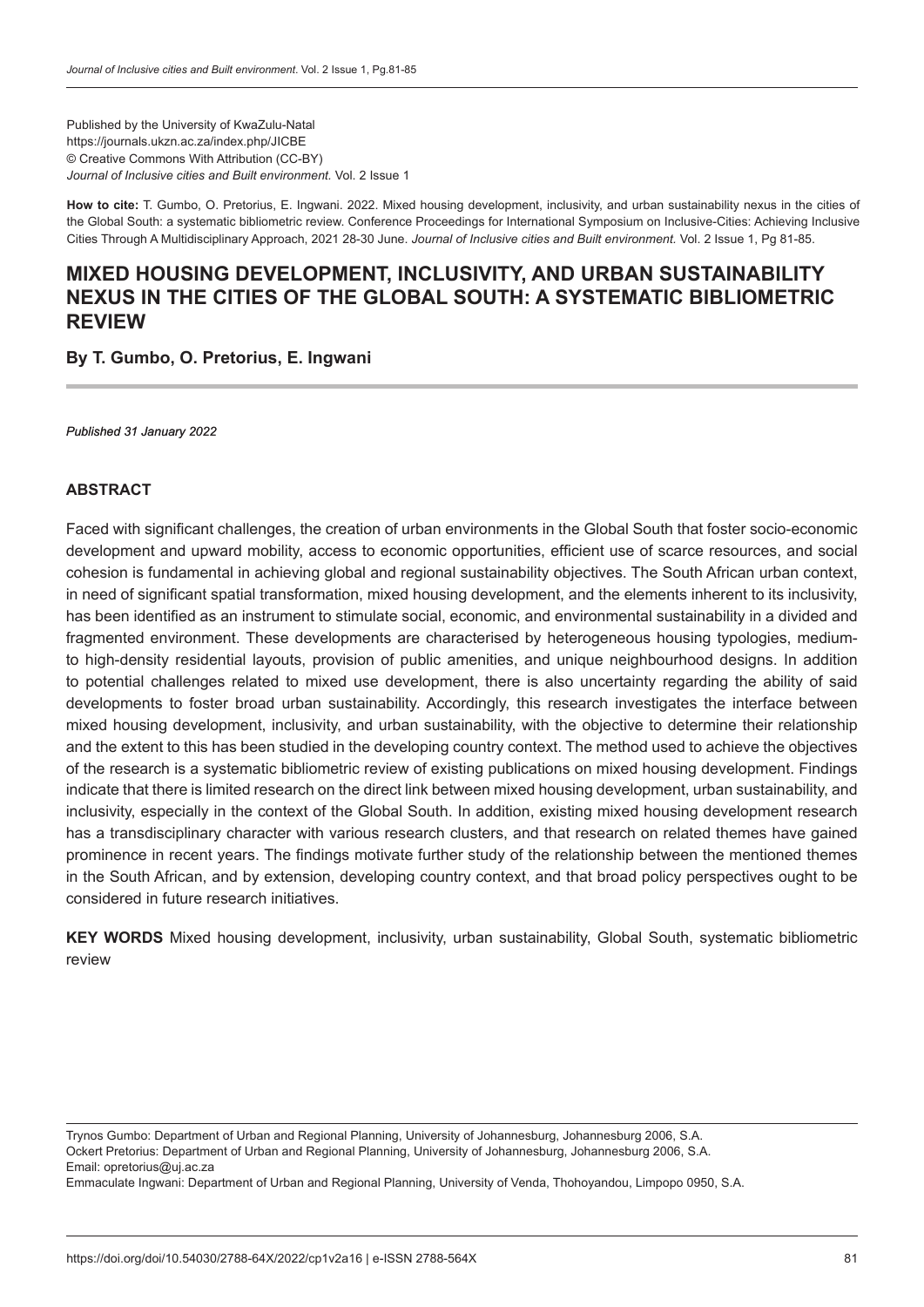#### **1. INTRODUCTION**

Research regarding urban sustainability is of increasing global importance in the face of challenges relating to globalisation, environmental degradation, and urbanisation (Shen et al., 2012). Cities in developing countries are faced with significant population growth and the built environment tasked with "[addressing the] symbiosis between human activity and the environment" (Childers et al., 2014:321) whilst being challenged by inefficient infrastructure, urban sprawl, unsustainable resource utilisation, exorbitant land cover change, and a lack of basic service delivery. Responses to the challenges of urbanisation in the cities of the developing world will determine whether global urban sustainability objectives are attained, manifesting through "social inclusion, economic well-being and environmental quality within cities, while minimizing negative external impacts without passing the burdens into the future" (Nagendra et al., 2018:341). Accordingly, appropriate local interventions in the built environment and human settlements are central to fostering urban sustainability (Broersma & Fremouw, 2015). This is evident in the objectives inherent to the New Urban Agenda and the Sustainable Development Goals, with the latter emphasising the need to "make cities and human settlements inclusive, safe, resilient and sustainable" (United Nations, 2021). Inclusive cities enable equal access to socio-economic opportunities in a secure environment, including housing and employment access, ample public amenities, open spaces, adequate service delivery, as well as heightened mobility and access (Feitosa et al., 2010; Titz & Chiotha, 2019).

In South Africa, urban environments are characterised by significant informality, fragmentation, continued urbanisation, and spatial divisions manifesting as an enduring legacy of apartheid spatial planning (Abrahams & Everatt, 2019; Sobantu et al., 2019). In this context, mixed housing development is seen as an instrument for urban inclusivity, which is a core theme in housing policy (COJ, 2018; DHS, 2021). Mixed housing development seeks to provide access to

and improved access to economic nodes and opportunities – constituting the basis of urban inclusivity. As significant policy capital have been invested in mixed housing development, it is of upmost importance that the targeted objectives of fostering inclusivity and urban sustainability in a fragmented spatial milieu is achieved by related interventions. However, there is some uncertainty regarding the actual effect of mixed housing development on urban sustainability objectives, whether it may be social, economic, or environmental. Accordingly, this research investigates the interface between mixed housing development, inclusivity, and urban sustainability. The research is guided by two objectives, including (i) to determine the relationship between mixed housing development, inclusivity, and urban sustainability; and (ii) the extent to which this relationship has been studied in the developing country context. The method used to achieve the objectives of the research is a systematic bibliometric review of existing publications on mixed housing development (see section 3). The primary aim is to determine the status quo of existing research on mixed housing development, inclusivity, and sustainability, and to identify whether there is rationale for further investigation of this theme within a developing country context. **2. CONCEPTUAL FRAMEWORK** 

housing, social facilities and interaction,

The primary themes that constitute the conceptual framework of this research include urban sustainability, inclusivity, and mixed housing development. The increased focus on creating sustainable urban environments is founded in the paradigm of fostering sustainable development (UN, 2021). Sustainability, particularly of the urban variety, is based on the interaction of various concepts, including economics, politics, ecology, and culture (James, 2015). More specifically, for the purposes of this research, sustainability of urban areas is determined by various their ability to offer resilience and adaptability to external disturbances (such as economic or environmental shocks); access to adequate housing, basic services, and transport; urban growth that considers the needs of the environment; the undertaking of disaster risk management; efficient waste management; clean air; and ample public spaces. These also form the basis of measuring progress with Sustainable Development Goal (SDG) 11 (Stats SA, 2019).

Inclusivity forms a core part of urban sustainability (World Bank, 2021). On a spatial front, which is of particular importance to South African cities, inclusive urban spaces are planned and developed to ensure all are close to the economic opportunities and transport systems to eliminate the exclusion of the lower-income population and provide them with more opportunities. That is connected to economic inclusivity or inclusion, which refers to the equality of opportunity for all members of society to participate in the economic life of their country or city (Bettcher & Mihaylova, 2015). Urban environments should foster economic inclusion that unlocks the potential of more and more individuals as well as that of communities, empowering them to improve their circumstances and welfare. Social inclusion and cultivating a sense of belonging have been identified as important components of social sustainability (Kohon, 2018). Relevant themes here include equity, social justice, democratic government, social inclusion, social capital, and quality of life (Slade & Carter, 2017).

Broadly speaking, mixed housing developments are characterised by heterogeneous housing typologies, medium- to high-density residential layouts, and provision of public amenities, but these differ with context (Mnisi & Karam, 2020). Also referred to as mixed-income housing or integrated housing, four dimensions could be used to distinguish between approaches to mixed housing development (Vale & Shamsuddin, 2017). These are: (a) allocation, whereby the proportion and range of incomes included in projects are taken into consideration; (b) proximity, referring to the spatial scale at which the mixing of income is undertaken; (c) tenure, whereby the proportion of housing units to be rented out is considered in comparison to the proportion of housing units to be sold; and (d) duration, referring to the amount of time projects remain mixed-income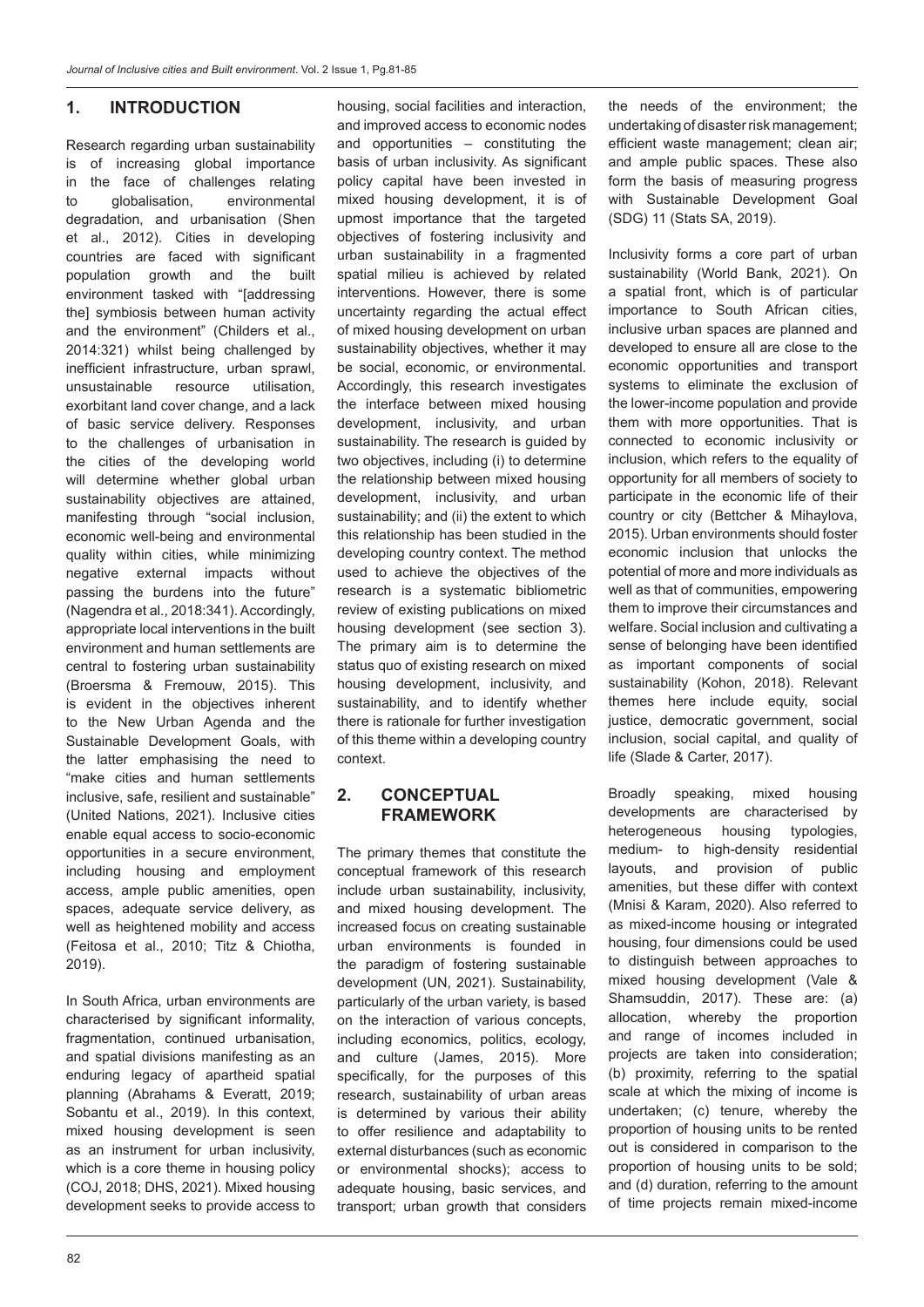based on funding restrictions. These dimensions are also referred to as socioeconomic mix, spatial mix, financial mix, and temporal mix, respectively.

There is a significant need for spatial transformation in the South African context, but also in the broader developing country context to equip urban areas for current and future challenges (Nathaniel et al., 2021). In this context, mixed housing development is propagated as an instrument to foster spatial and social inclusivity, through bringing together diverse communities and removing physical barriers to employment. However, there are potential challenges related to mixed housing developments, including access to affordable social amenities, education, healthcare, and economic opportunities for lower income households (SAPOA, 2018). These challenges links to the objectives of this research, which are to determine the link between mixed housing development, inclusivity, and urban sustainability, with the potential to highlight both the positive and negative effects of this intervention within unique policy and implementation contexts, with specific reference to developing countries.

## **3. METHODOLOGY**

The data collection and analysis method utilised in this study is a systematic bibliometric review. This represents a quantitative, replicable review of related literature to triangulate evidence from primary sources in line with research objectives, that is, determining the relationship between mixed housing development, inclusivity, and urban sustainability; and the extent to which this relationship has been studied in the developing country context. In this process, the SCOPUS literature database was utilised, from which relevant data was exported of publications that include the keyword "mixed housing development" (and related phrasing) in the title, abstract, or identified keywords. These publications and their data formed the foundation of further analysis that include determining the occurrences and linkages within the *mixed housing development* body of work to themes relating to urban sustainability and inclusivity. VOSviewer (v1.6.16) software is utilised to analyse

the data and visualise the core findings of the study (Van Eck & Waltman, 2020). This review is done to explore the rationale for further research and to investigate the current status and identifiable linkages in research on the identified themes.

## **4. FINDINGS AND DISCUSSION**

The findings of the systematic bibliometric review are discussed in this section. Table 1 indicates the various keywords and their number of occurrences in publications related to mixed housing development, in addition to the total link strength variable, which indicates the depth of the linkages between keywords (Van Eck & Waltman, 2020).

#### **Table 1. Keywords, occurrences, and linkages in mixed housing development research**

| Keyword                     | <b>Occurrences</b> | <b>Total link</b><br>strength |
|-----------------------------|--------------------|-------------------------------|
| Housing                     | 49                 | 159                           |
| Housing policy              | 16                 | 46                            |
| Mental disease              | 6                  | 46                            |
| Neighbourhood               | 8                  | 45                            |
| Psychology                  | 5                  | 45                            |
| Organization and management | 5                  | 44                            |
| Social housing              | 15                 | 42                            |
| Public housing              | 6                  | 38                            |
| Homelessness                | 6                  | 33                            |
| <b>Disability</b>           | 10                 | 32                            |
| Socioeconomic factors       | 5                  | 32                            |
| Affordable housing          | 12                 | 28                            |
| Integrated approach         | 8                  | 28                            |
| <b>Urban housing</b>        | 8                  | 28                            |
| Integration                 | 9                  | 27                            |
| Urban planning              | 6                  | 25                            |
| Economics                   | 5                  | 23                            |
| Residential development     | 9                  | 21                            |
| Accessibility               | 6                  | 20                            |
| Urban area                  | 5                  | 20                            |
| Housing conditions          | 5                  | 18                            |
| <b>Housing provision</b>    | 6                  | 15                            |
| Housing development         | 5                  | 12                            |
| Inclusive housing           | 5                  | 12                            |
| Sustainability              | 6                  | 12                            |
| Housing market              | 5                  | 6                             |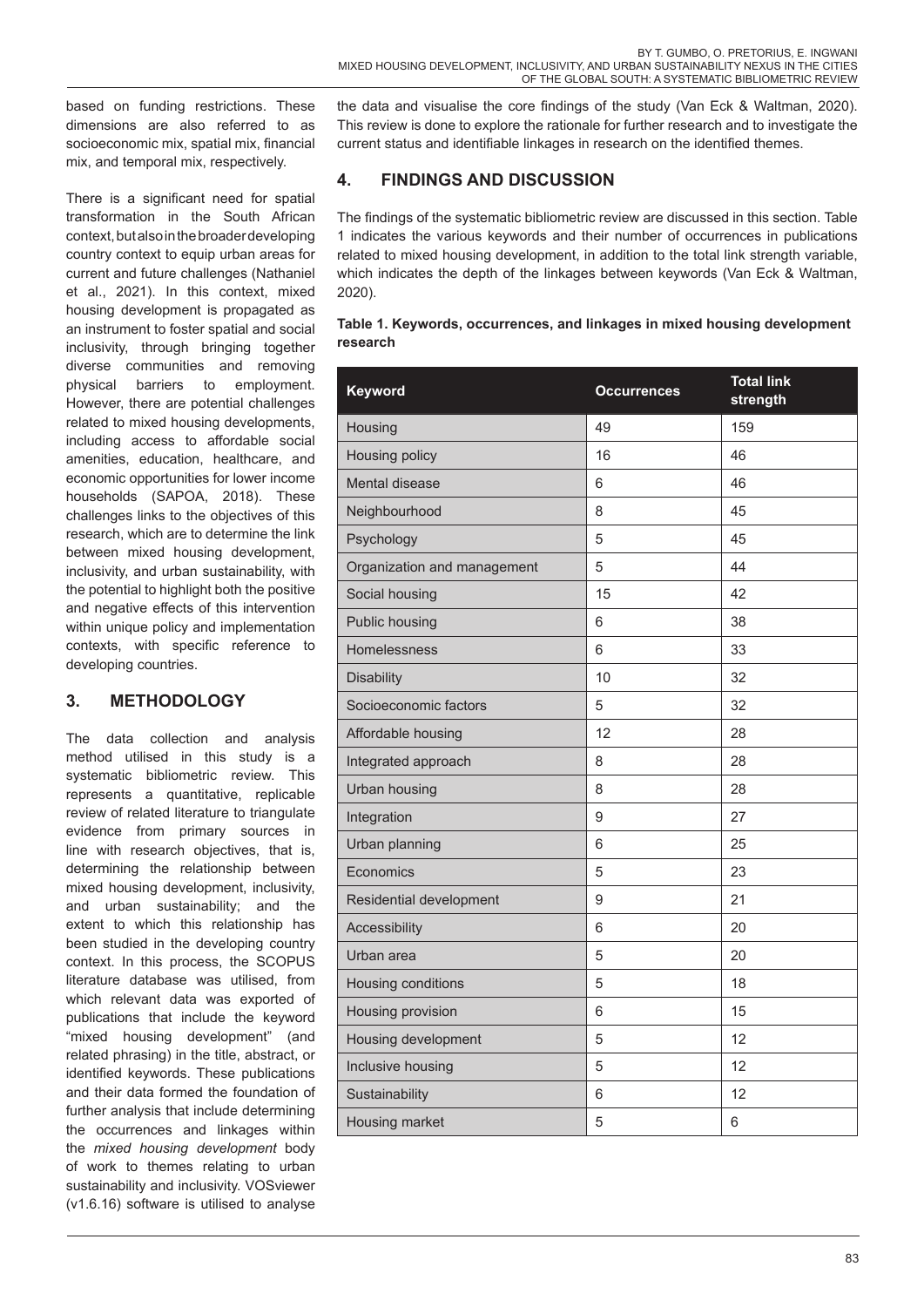As evident in the table, prominent keywords in mixed housing development research include "housing policy", "neighbourhood", "psychology", "organization and management", "social housing", "homelessness", and "affordable housing". However, themes relating to inclusivity and sustainability, indicated in bold in the table, have relatively limited occurrence in publications on mixed housing development and linkage with related keywords.

A broader network visualization of the keywords associated with mixed housing development research indicates linkages between the various keywords, while also categorizing mixed housing development research into four broad clusters, including social themes (keywords that include "disability", "psychology", "accessibility"); economic themes ("organization and management", "homelessness", "urban area"); housing policy ("social housing", "housing conditions", "urban planning", "housing market"); and housing development ("residential development", "housing development", "affordable housing"). These constitute the research clusters emerging from mixed housing development publications. Within this body of work, "sustainability" has primary linkages to the housing policy and housing development clusters, while "inclusive housing" is linked to socioeconomic themes. It is also evident that there is limited and mostly indirect linkages between "sustainability" and "inclusive housing". "Sustainability" themes have linkages with various sub-themes, including "accessibility"; "public housing"; "housing conditions"; and "housing policy". All four research clusters are included in these linkages, including social, economic, housing policy, and housing development. In terms of inclusivity, the "inclusive housing" themes is linked to other keywords that include "accessibility"; "disability"; and "psychology". There are considerably less linkages compared to "sustainability", and less with housing related clusters, including housing policy and housing development. Inclusivity themes are linked with social and economic research clusters.

Through overlay visualization of all the keywords, which indicates those that have gained prominence over time within the context of mixed housing development, it is evident that "sustainability" and "inclusive housing" has gained more prominence recently – mostly from 2014/15 onward. In addition, it is clear that most of the themes in the housing policy cluster have grown in prominence recently with reference to research relating to mixed housing development. This preliminary finding may be connected to the implementation and growing significance of the SDGs; in this context SDG11 and the interlinkages between housing policy, mixed housing developments, inclusivity, and sustainability objectives. Investigating the occurrence and linkages in the spatial contexts of mixed housing development research, it is evident that that research has focused on the developed country context. The most prominent keywords relating to spatial context of research include "Europe", "Canada", "France", "Australia", "United States", and the "United Kingdom". There has been limited research in the Global South context looking at mixed housing development, with some focus on "South Africa", "India", and the broad "developing country" or "developing world".

It is thus clear that research on mixed housing development, sustainability, and inclusive housing, among other themes, have gained prominence in recent years, within the broader housing policy research cluster. There are limited occurrence and linkages of sustainability and inclusivity themes with mixed housing development research. However, where they are visible, these themes have some linkages with other keywords and themes under the mixed housing development umbrella. While linkages between sustainability and inclusivity is limited, "sustainability" has links to all four research clusters, with prominent themes that include<br>"accessibility": "affordable housing"; "affordable housing"; "integration"; "integrated approach". "Inclusive housing" has linkages with the socio-economic clusters, including key words such as "disability", "psychology", and "accessibility". An important finding

is the limited research done in context of the Global South on matters relating to mixed housing development.

### **6. CONCLUSIONS**

Based on the data analysis and bibliometric review, certain conclusions can be made. Firstly, there is limited research on the direct link between mixed housing development, urban sustainability, and inclusivity. Secondly, limited amount of research has been done on mixed housing development in the context of Global South. These two conclusions support the rationale for the research and motivates further study of the relationship between the mentioned themes in the South African, and by extension, developing country context. Thirdly, the transdisciplinary nature of existing mixed housing development research is evident when identifying the different research clusters. This is also relevant to the relatively diverse linkages sustainability has with other themes. albeit not specifically pronounced. This indicates the broad policy perspectives that ought to be considered in future research initiatives and measuring the potentially broad outcomes. Lastly, the research cluster of "housing policy" relating to mixed housing development is gaining prominence, including themes of sustainability and inclusive cities in recent years. This emphasizes the growing importance of these research themes in the context of the SDGs and their implementation, and the broader challenges facing countries and urban environments.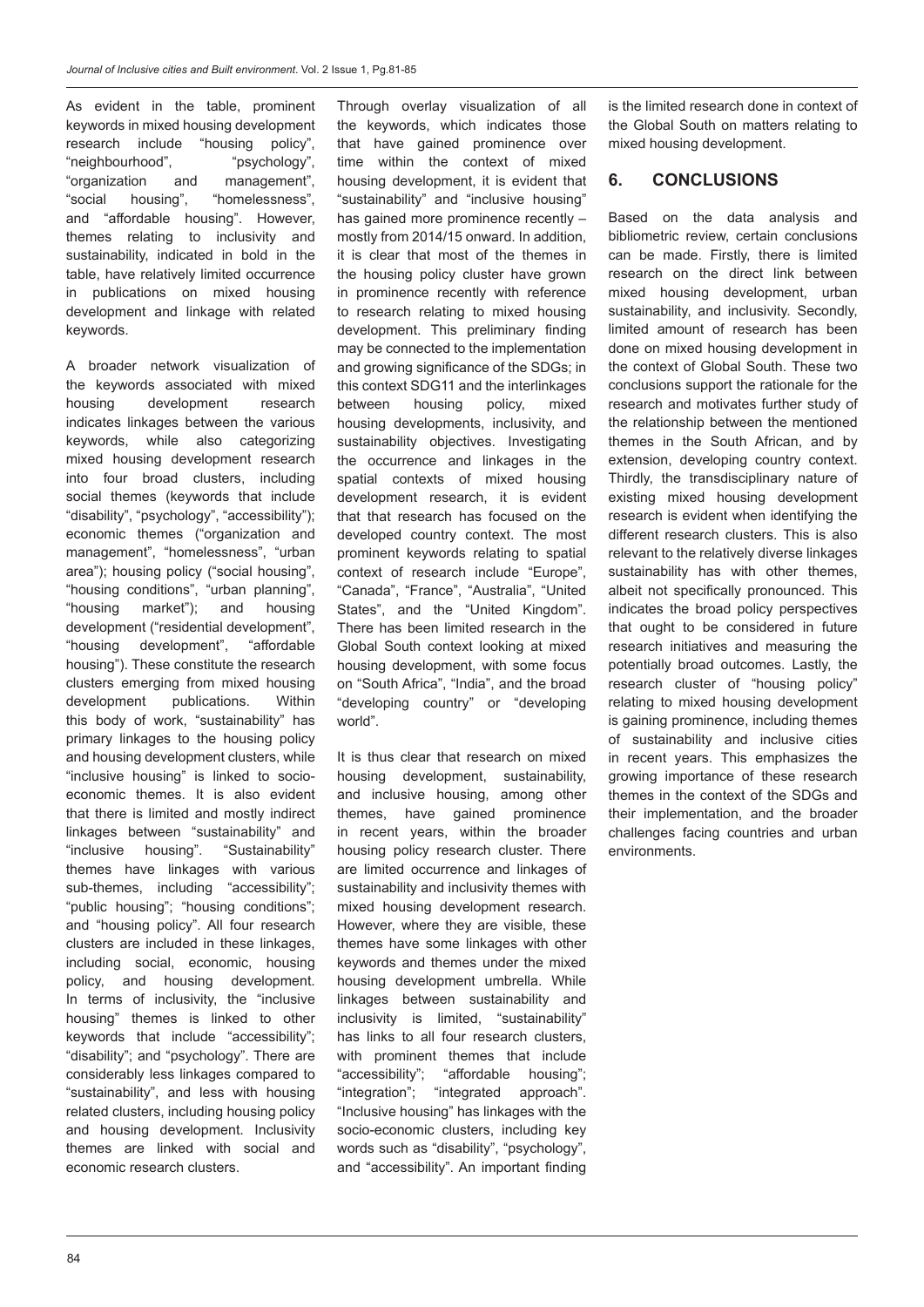## **7. REFERENCES**

Abrahams, C., Everatt, D.: City Profile: Johannesburg, South Africa. Environment and Urbanization ASIA 10(2), 255-270 (2019).

Bettcher, K., Mihaylov, T.: Economic inclusion: Leveraging markets and entrepreneurship to extend opportunity. Center for International Private Enterprise (2015).

Broersma, S., Fremouw, M.A.: The cityzen approach for urban energy master plans addressing technical opportunities and non-technical barriers. In: Proceedings of the 5th CIB International Conference on Smart and Sustainable Built Environments (SASBE), 9–11 December 2015. University of Pretoria, Pretoria, South Africa (2015.

Childers, D.L., Pickett, S.T.A., Grove, J.M., Ogden, L., Whitmer, A.: Advancing urban sustainability theory and action: challenges and opportunities. Landscape and Urban Planning 125, 320-328 (2014).

City of Johannesburg (COJ), Inclusionary housing incentives, regulations and mechanisms, https:// www.joburg.org.za/documents\_/ Pages/Key%20Documents/policies/ Development%20Planning%20 %EF%BC%86%20Urban%20 Management/Citywide%20Spatial%20 Policies/City-Wide-Spatial-Policies. aspx, last accessed: 2021/06/16.

Department of Human Settlements (DHS), Integrated Residential Development Programme (IRDP), http:// www.dhs.gov.za/content/integratedresidential-development-programmeirdp, last accessed: 2021/06/13.

Feitosa, F.F., Le, Q.B., Vlek, P.L.: Multiagent simulator for urban segregation (MASUS): A tool to explore alternatives for promoting inclusive cities. Computers, Environment and Urban Systems 35(2), 104-115 (2011).

James, P.: Urban sustainability in theory and practice: circles of sustainability. Routledge, USA (2015).

Kohon, J.: Social inclusion in the sustainable neighbourhood? Idealism of urban social sustainability theory complicated by realities of community planning practice. City, Culture and Society 15, 14-22 (2018).

Nagendra, H., Bai, X., Brondizio, E.S., Lwasa, S.: The urban south and the predicament of global sustainability. Nature Sustainability 1(7), 341-349 (2018).

South African Property Owners Association (SAPOA), Inclusionary housing – towards a new vision in the City of Johannesburg and Cape Town Metropolitan Municipalities. SAPOA, South Africa (2018).

Shen, L., Peng, Y., Zhang, X., Wu, Y.: An alternative model for evaluating sustainable urbanization. Cities 29(1), 32-39 (2012).

Slade, C., Carter, J.: Local Governance for Social Sustainability: equity as a strategic response to neoliberal constraints in food security initiatives. Australian Geographer 48(3), 385-399 (2017).

Sobantu, M., Zulu, N., Maphosa, N.: Housing as a basic human right: a reflection on South Africa. Southern African Journal of Social Work and Social Development 31(1), 1-18 (2019).

Stats SA, Sustainable Development Goals (SDGs) Country Report 2019 – South Africa, http://www.statssa.gov.za/ MDG/SDGs\_Country\_Report\_2019\_ South\_Africa.pdf, last accessed: 2021/07/06.

Titz, A., Chiotha, S.S.: Pathways for Sustainable and Inclusive Cities in Southern and Eastern Africa through Urban Green Infrastructure? Sustainability 11(10), 1-27 (2019).

United Nations (UN), Goal 11: Make cities inclusive, safe, resilient and sustainable, https://www.un.org/ sustainabledevelopment/cities/, last accessed: 2021/07/06.

Van Eck, N., Waltman, L., VOSviewer Manual, https://www.vosviewer. com/getting-started, last accessed: 2021/06/25.

Vale, L.J., Shamsuddin, S.: All Mixed Up: Making Sense of Mixed Income Housing Developments. Journal of the American Planning Association 83(1), 56-67 (2017).

World Bank, Inclusive cities, https:// www.worldbank.org/en/topic/inclusivecities, last accessed: 2021/07/06.